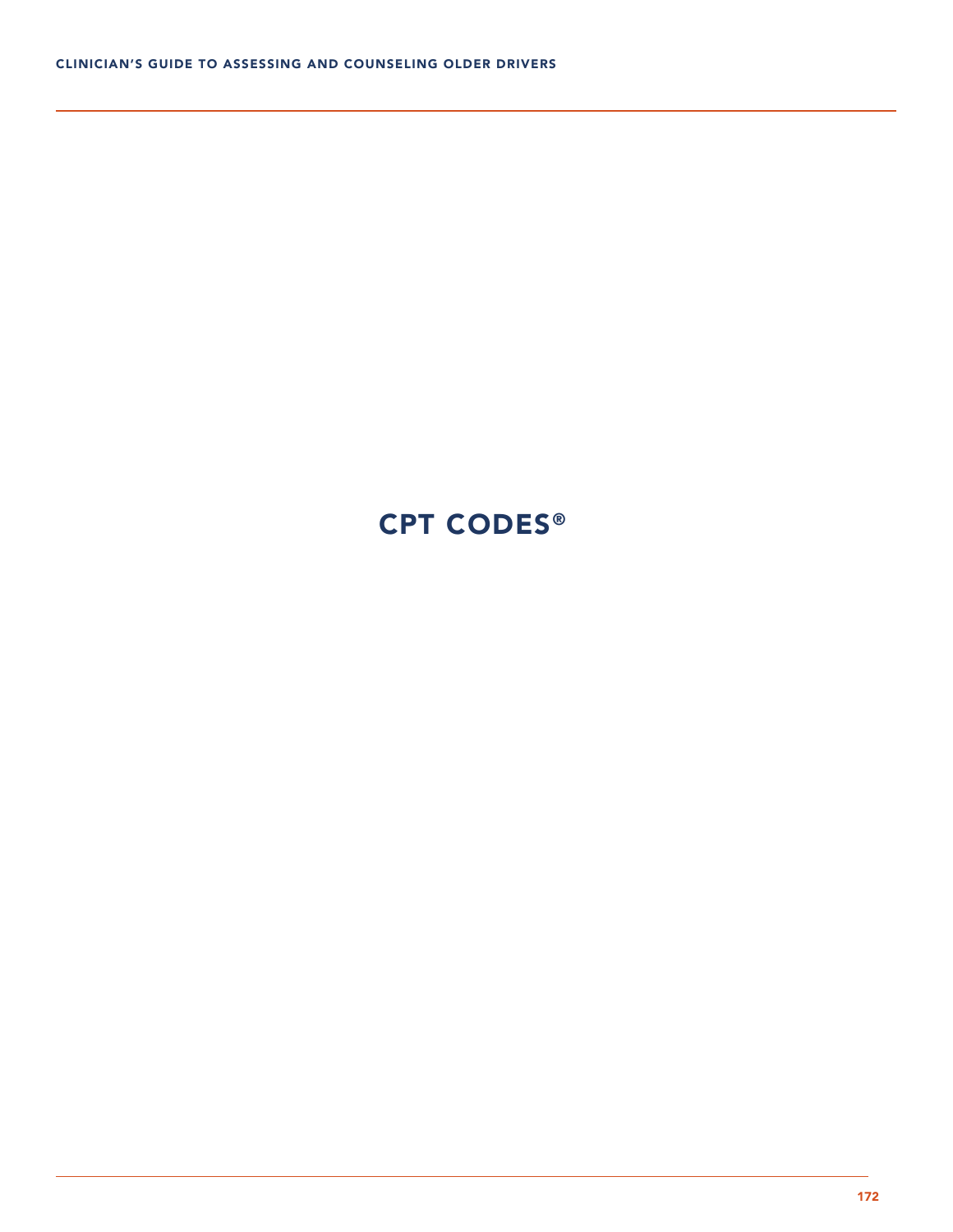## APPENDIX A

## CPT® CODES

The following Current Procedural Terminology (CPT®) codes can be used for driver assessment and counseling, when applicable. These codes were taken from *Current Procedural Terminology (CPT®) 2018 Professional Edition*. Chicago, IL: American Medical Association; 2017.

When selecting the appropriate CPT® codes for driver assessment and counseling, first determine the primary reason for the patient's office visit, as usual. The services described in this Guide will most often fall under Evaluation and Management (E/M) services. Next, select the appropriate E/M category/subcategory. If you choose to apply codes from the Preventive Medicine services category, consult Table 1 for the appropriate codes. If any additional services are provided over and above the E/M services, codes from Table 2 may be additionally applied.

#### Table 1 Evaluation and Management—Preventive Medicine Services

If the primary reason for the patient's visit falls under the E/M category of Preventive Medicine services, choose one of the following codes:

| 99386<br>99387 | $\geq 65$ years old                    | 40-64 years old New Patient, Initial Comprehensive Preventive Medicine<br>Evaluation and management of an individual including an age and gender appropriate<br>history, examination, counseling/anticipatory guidance/risk factor reduction interventions,<br>and the ordering of laboratory/diagnostic procedures.   |
|----------------|----------------------------------------|------------------------------------------------------------------------------------------------------------------------------------------------------------------------------------------------------------------------------------------------------------------------------------------------------------------------|
|                |                                        | These codes are used to report the Preventive Medicine E/M service for a new patient<br>(or one who has not been seen in 3 or more years), which may include assessment and<br>counseling on driver safety.                                                                                                            |
| 99396<br>99397 | 40–64 years old<br>$\geq 65$ years old | <b>Established Patient, Periodic Comprehensive Preventive Medicine</b><br>Reevaluation and management of an individual including an age and gender appropriate<br>history, examination, counseling/anticipatory guidance/risk factor reduction interventions,<br>and the ordering of laboratory/diagnostic procedures. |

*Note:* Preventive Medicine service codes 99386-99387 and 99396-99397 can be reported only once per year. If an abnormality is encountered or a preexisting problem is addressed in the process of performing this Preventive Medicine E/M service, then the appropriate Office/Outpatient code 99201-99215 should also be reported. Modifier 25 should be added to the Office/Outpatient service code to indicate that a significant, separately identifiable E/M service was provided by the same physician on the same day as the Preventive Medicine service. See example below.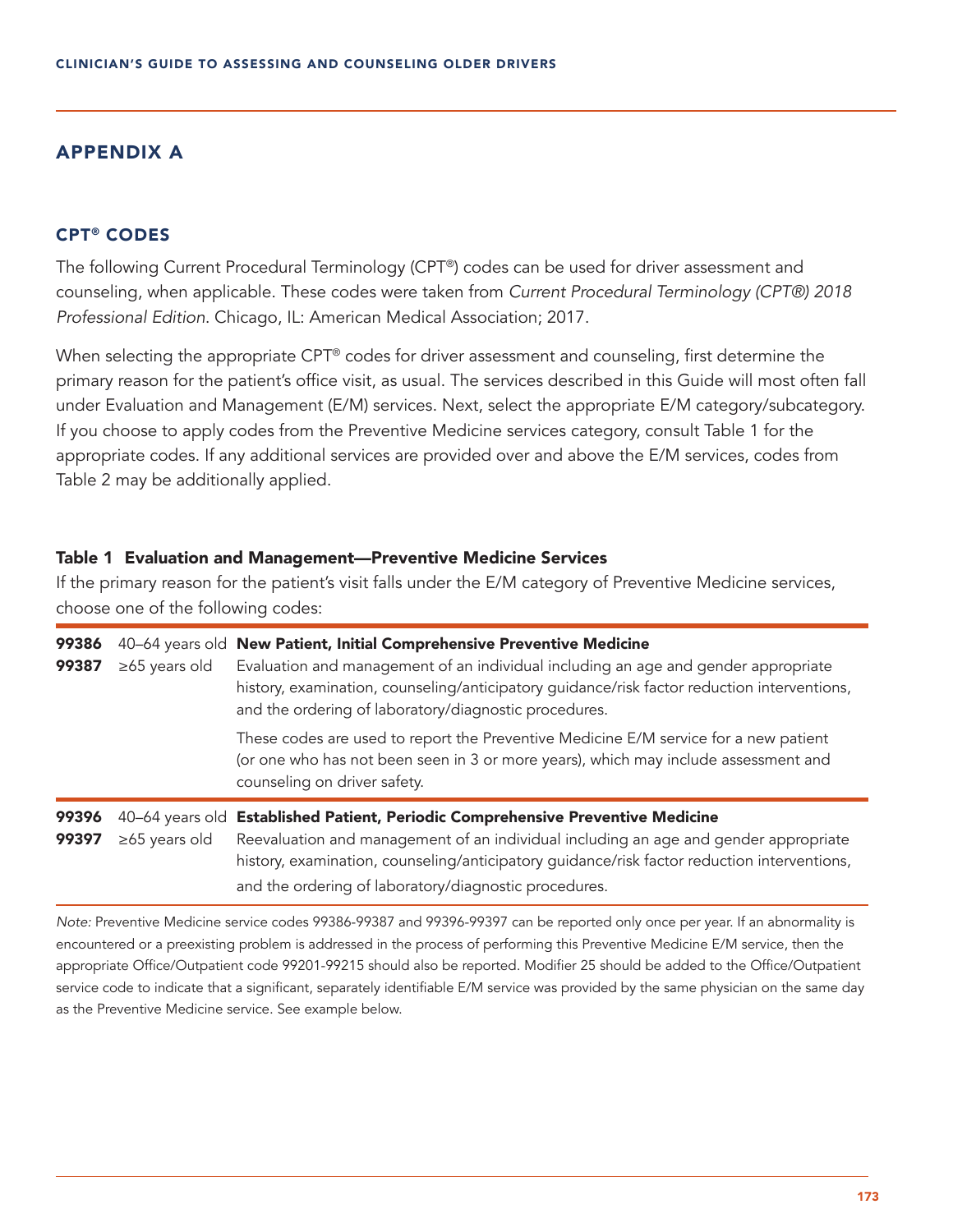#### 99401 Approximately 15 minutes Preventive Medicine, Individual Counseling

99402 Approximately 30 minutes Preventive medicine counseling and risk factor reduction interventions 99403 Approximately 45 minutes provided as a separate encounter will vary with age and should address such 99404 Approximately 60 minutes issues as family problems, diet and exercise, substance use, sexual practices, injury prevention, dental health, and diagnostic and laboratory test results available at the time of the encounter. (These codes are not to be used to report counseling and risk factor reduction interventions provided to patients with symptoms or established illness.)

> These are time-based codes, to be reported based on the amount of time spent counseling the patient. Driver safety or driving retirement counseling fall under the category of injury prevention. Please note that for driving retirement counseling, a copy of the follow-up letter to the patient can be included in the patient's chart as additional documentation. (A sample letter can be found in Chapter 6.)

## Table 2 Additional Codes

The codes below can be used for administration of CADReS (see Chapter 3). If you complete the entire assessment, you can include codes 95831, 96160, 96161 and either 99172 or 99173. The CADReS Score Sheet can serve as the report.

| 95831 | Muscle testing, manual (separate procedure) with report; extremity (excluding hand) or trunk.                                                                                                                                                                                                                 |  |  |
|-------|---------------------------------------------------------------------------------------------------------------------------------------------------------------------------------------------------------------------------------------------------------------------------------------------------------------|--|--|
| 96160 | Administration of a patient-focused health risk assessment instrument (eg, health hazard appraisal) with<br>scoring and documentation, per standardized instrument.                                                                                                                                           |  |  |
| 96161 | Administration of caregiver-focused health risk assessment instrument (eg, depression inventory) for the<br>benefit of the patient, with scoring and documentation, per standardized instrument.                                                                                                              |  |  |
| 99172 | Visual function screening, automated or semiautomated bilateral quantitative determination of visual acuity,<br>ocular alignment, color vision by pseudoisochromatic plates, and field of vision (may include all or some<br>screening of the determination[s] for contrast sensitivity, vision under glare). |  |  |
| 99173 | Screening test of visual acuity, quantitative, bilateral<br>The screening test used must employ graduated visual acuity stimuli that allow a quantitative estimate of<br>visual acuity (eg, Snellen chart).                                                                                                   |  |  |
| 99406 | Smoking and tobacco use cessation counseling visit; intermediate, greater than 3 minutes up to 10 minutes                                                                                                                                                                                                     |  |  |
| 99407 | Smoking and tobacco use cessation counseling visit; intensive, longer than 10 minutes                                                                                                                                                                                                                         |  |  |
| 99408 | Alcohol and/or substance (other than tobacco) abuse structured screening (eg, AUDIT, DAST), and brief<br>intervention (SBI) services; 15-30 minutes                                                                                                                                                           |  |  |
| 99409 | Alcohol and/or substance (other than tobacco) abuse structured screening (eg, AUDIT, DAST), and brief<br>intervention (SBI) services; greater than 30 minutes                                                                                                                                                 |  |  |